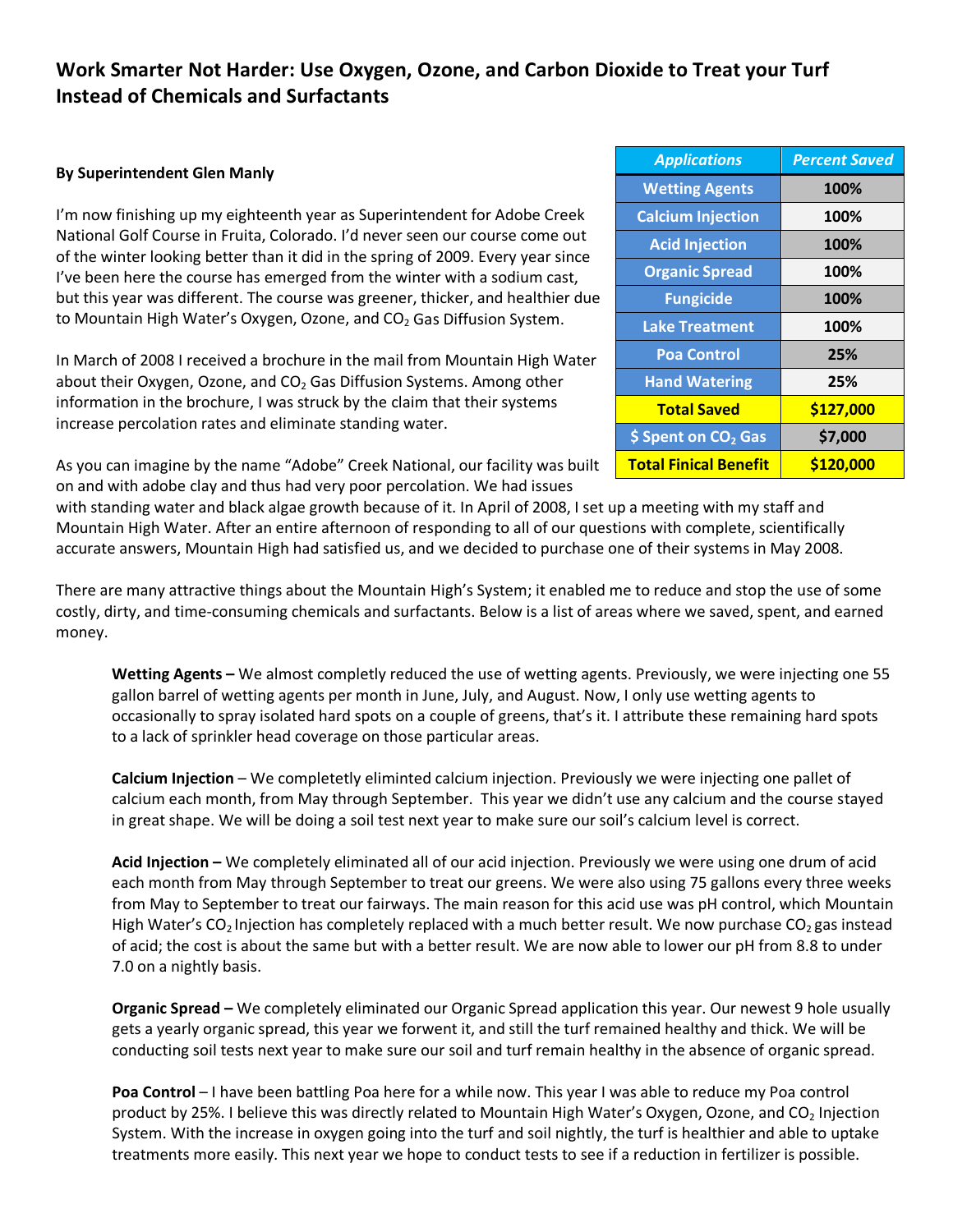**Fungicide –** We almost completely eliminated the use of fungicides as well. We were using a liquid fungicide to treat every green once a month May to September. Now we only use granular fungicide on a few greens with isolated hot spots. Treating these isolated spots is a minor problem and a minimal expense compared to having to treat every green.

**Hand Watering** – I didn't keep exact records on hand watering but it is safe to say that we eliminated at least 25% this year. Cooler weather was a factor, but I believe the hand watering reduction was due to Mountain High Water's System.

**Zebra Mussel Shells** – We completely eliminated the Zebra Mussel shells in our irrigation lines because of the ozonated water. The ozone killed all the bacteria in the water that the shells feed on, hence eliminating them. We never had a real difficulty with them, nor did we spend money to treat them, it's just one additional benefit we noticed.

**Budget Surplus** – According to our General Manger, Paul Graebner we saw an increase of over \$100,000 in revenue in 2009. We believe it is directly due to Mountain High Water's System.

The system was installed in our pumping station and tied to our pump start, so when our system turns on, the Mountain High system turns on automatically. Also, the oxygen and ozone gas is created onsite from ambient air, so we don't pay anything for the gases used.

We also have a pH issue in our water that I've been battling for years, so I also wanted to use carbon dioxide because it lowers pH. The  $CO<sub>2</sub>$  is delivered weekly or bi-monthly depending on the time of year; it is clean and easy and I can lower my pH from mid to high 8's to under 7.

Before their system was installed we took percolation tests of our soil and tested our water for bacteria. These were our two biggest concerns, so we wanted to compare these initial results to later measurements after using the new system.

In the first month, we started to see the turf becoming a brighter cast of green and standing water starting to disappear. This was due to the ozone chelating the iron and calcium already in our soil. For those of you who don't know what chelating is, don't worry, I didn't know myself until last year. Chelating is a process that changes the molecules of light metals like iron, calcium, and magnesium to make them biologically available to plant life.

I'm sure that all you superintendents know that most of your soils and water are full of calcium and iron already, but bicarbonates are tying them up so your turf and soil can't use them. Well, this system allows the iron, calcium, and magnesium that already exist to be used in your soil and by your turf.



Above on the right is me, Glen Manley, and on the left, Don Lease of Mountain High Water. We are taking the first round of percolation tests.

After 68 days of having oxygen, ozone, and carbon dioxide injected into my irrigation water nightly we took another round of percolation tests. The result was that the percolation rate on our course increased by over 60%. We took another round of percolation tests 111 days after the system was installed and saw the percolation rate continue to increase. Meaning, we eliminated almost all of our standing water because the water penetrated the soil so much more effectively.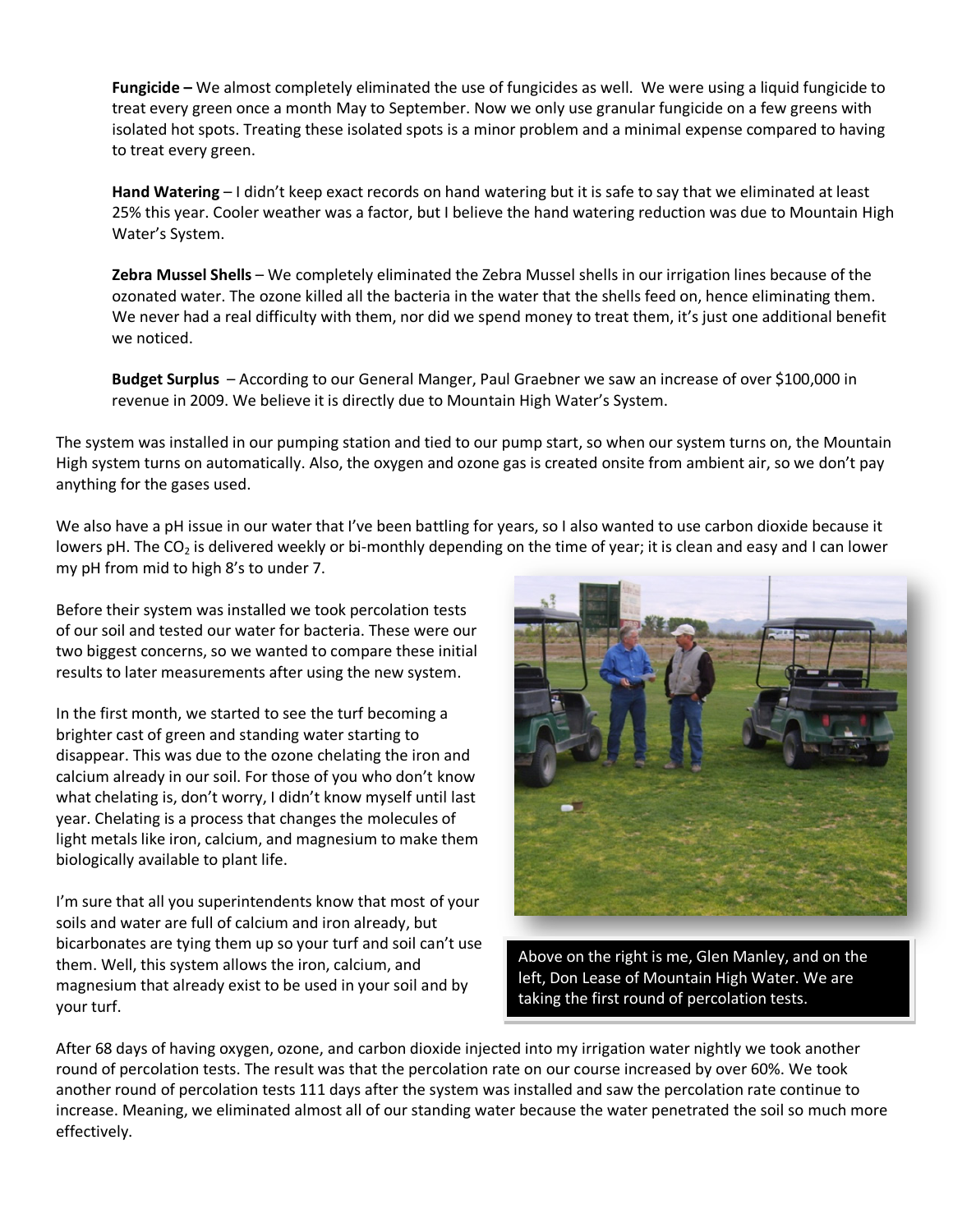

Above on the left, is one of my greens on May 15, 2008, on the right is the same green on July 22, 2008. The percolation rate increased, the black algae was gone, and the color was perfect.

Along with the percolation test a water test was taken for the purpose of determining bacteria levels in our irrigation water. Two water samples were taken on May 15, 2008, and sent to Colorado State University for Bacteria Coliform and Plate Count Tests. Another two samples were taken at the same location 68 days later.

The results were as-promised. Virtually all of the bacteria was eliminated from or irrigation water. Without bacteria algae cannot exist, and thus, we saw the algae in our sprinkler heads and on our turf disappear as well. We also saw the zebra mussels in our pipes eliminated. Below are the results from the tests.

## **#1: May 15, 2008 Water Test**

| Sample ID                | Total Coliform / 100 ml | Aerobic Plate Count / ml |
|--------------------------|-------------------------|--------------------------|
| <b>ACNGC Pump Lake</b>   |                         | 700                      |
| <b>ACNGC #2 Mesa</b>     |                         | 280                      |
| <b>ACNGC #5 Monument</b> | a                       | 1,600                    |

The first water samples, in the table above, were taken from water around Adobe Creek National Golf Course to get a feel of the relationship between sample areas. Note the increases in the values from the pump lake to #2 and then to #5. The first water tests taken were before any ozone had been used.

## **#2: July 22, 2008 Water Test**

| Sample ID                  | Total Coliform / 100 ml | Aerobic Plate Count / ml |
|----------------------------|-------------------------|--------------------------|
| <b>ACNGC Pump Lake</b>     | <b>102</b>              | 64,000                   |
| *ACNGC #2 Mesa             |                         | 4,000                    |
| <b>ACNGC #5 Monument</b> * |                         | 1,000                    |

**\*These samples have been treated with ozone**